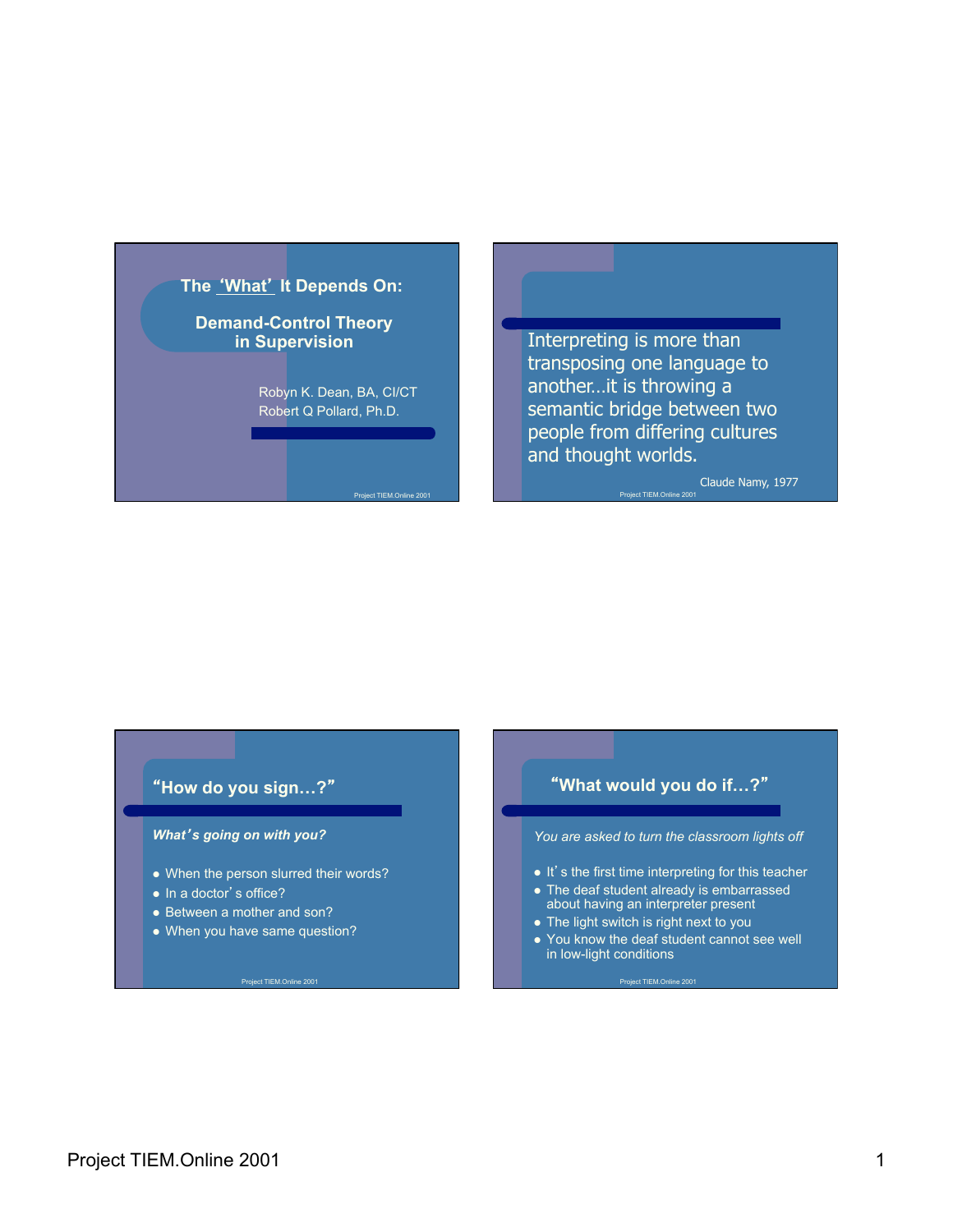## **What is Demand-Control Theory?**

- Occupational health theory
	- Robert Karasek and Tores Theorell – No job is inherently stressful
	-
- l Jobs entail 'demands' and 'controls' – Demands: job challenges faced by worker
	- Controls: resources available to worker
- Work dynamics arise from that interaction
	- *(e.g., stress, satisfaction, learning)*

#### Project TIFM Online 2001



## **Demands (challenges of the job)**

 *Requirements of a job; those factors which*  "*act upon*" *the worker* 

What is needed to perform the task?

- Knowledge
- $\bullet$  Capabilities
- Character traits
- Working conditions

## "**What are the demands on an interpreter?**"

**How the interpreting students at University of TN answered this question…**

ct TIEM.Online 200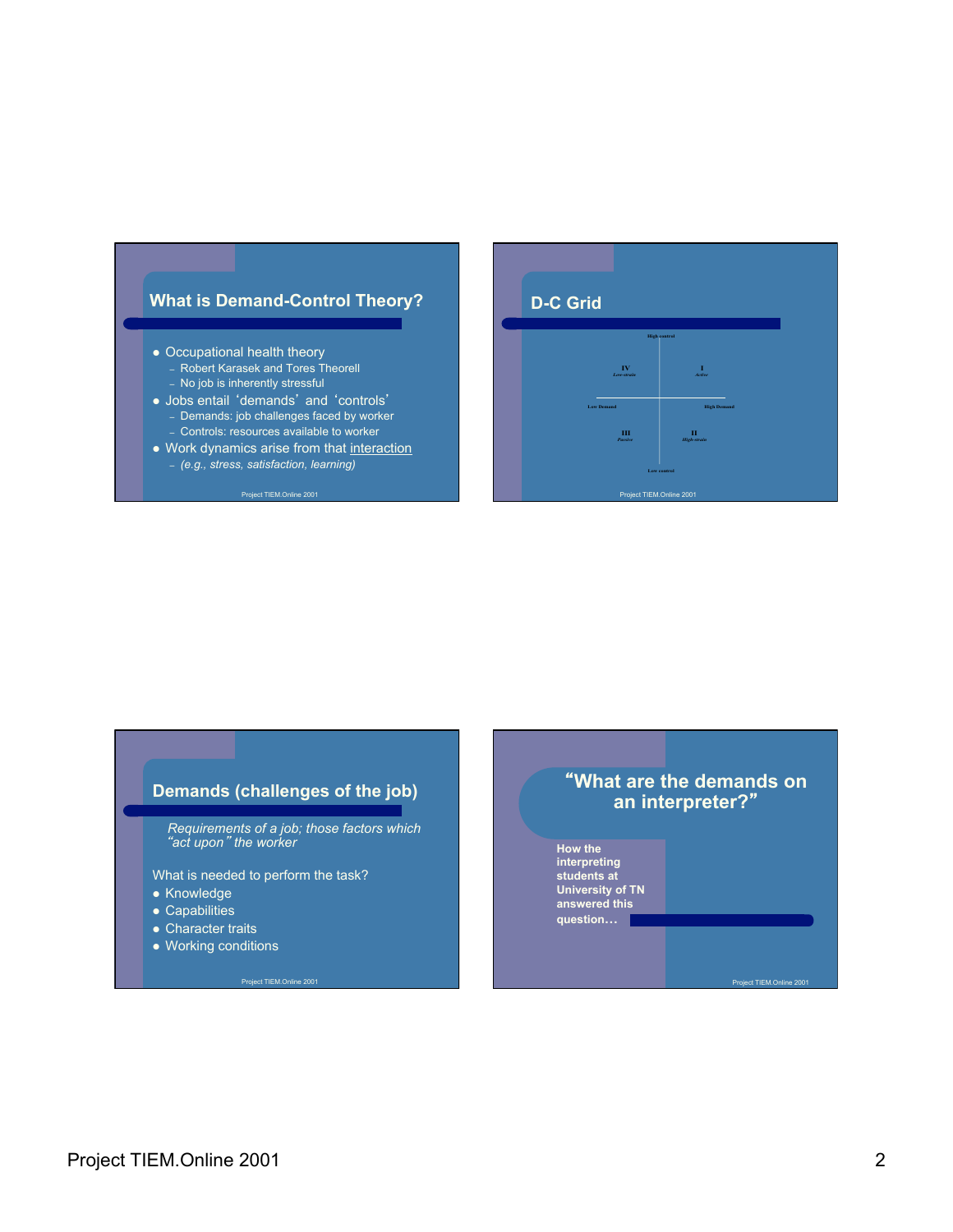#### **Categorizing Interpreting Demands**

**e** Linguistic

– That which is specific to the expressive skills of the deaf/hearing consumers (i.e., style, pace, volume)

- **e** Environmental
- That which is specific to the setting (i.e., professional roles, terminology, physical surroundings)

#### **• Interpersonal**

# – That which is specific to the interaction of the consumers (i.e., culture, communication, FOI, goals)

- **•** Intrapersonal
	- That which is specific to the interpreter (i.e., thoughts, feelings, physical reactions) Project TIFM Online 20

#### **Demands on the Interpreter: Linguistic**

- Style of signing/speaking
- $\bullet$  Volume
- $\bullet$  Pace
- $\bullet$  Accents
- Clarity of speech
- Physical position
- Physical limitations

Project TIFM Only

#### **Demands on the Interpreter: Environmental**

- **e** General nature of **assignment**
- **Specific setting of assignment**
- $\bullet$  Sight lines
- **e** Background noise
- **Personnel**
- **Terminology**
- **Room temperature**
- **Chemicals and odors**
- **Seating arrangements**
- l **Lighting quality**
- $\bullet$  Visual distractions
- **Goal or purpose**

### **Demands on the Interpreter: Interpersonal**

- Dynamics between HC and DC – Oppression, dishonesty, unfairness, etc.
- Dynamics between HC and I – adherence to expected role norms
- Dynamics between DC and I
- Parties' understanding of interpreter's role • Power and authority dynamics
- Communication control, e.g., turn-taking
- Thought worlds Project TIEM.Online 2001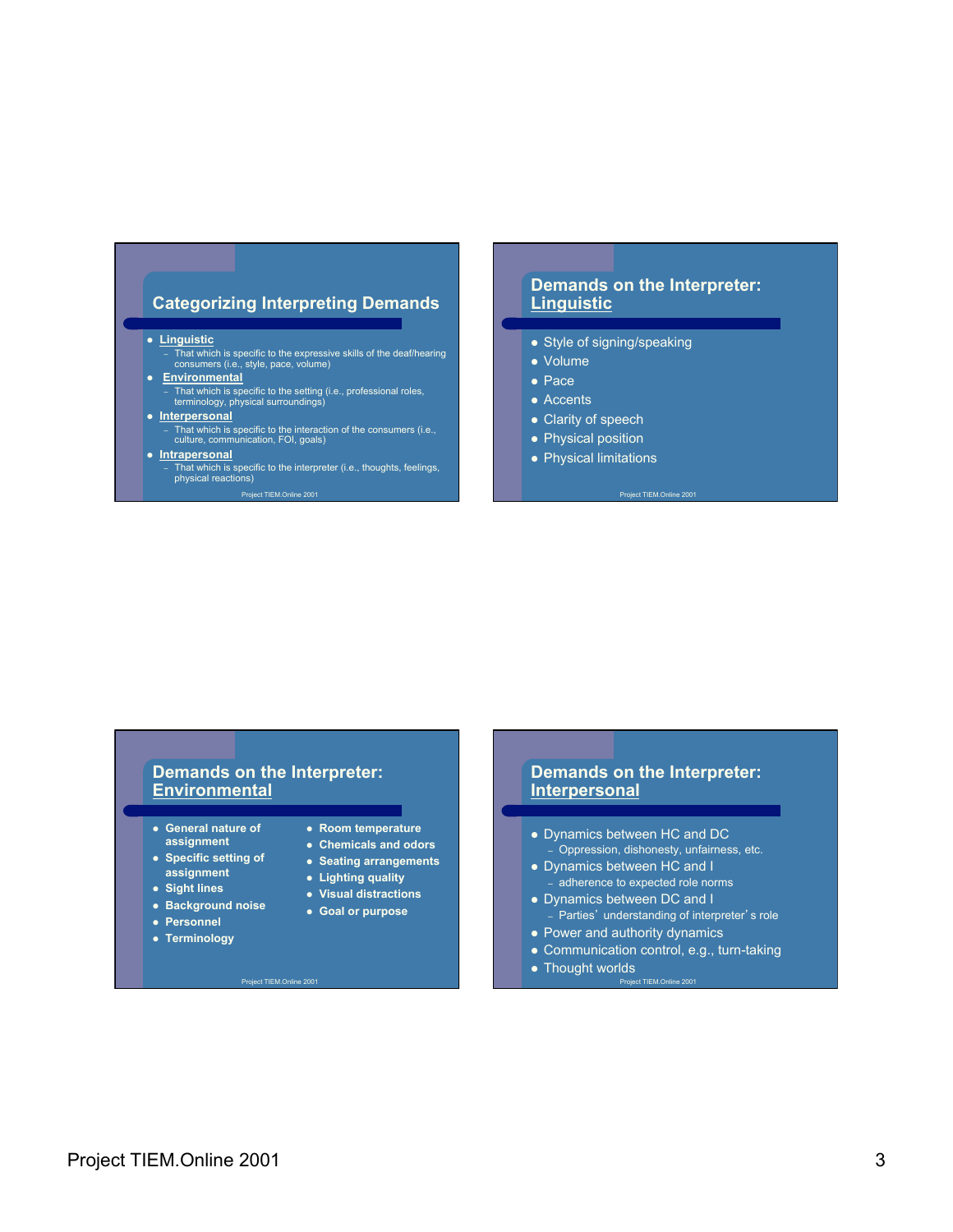### **Demands on the Interpreter: Intrapersonal**

- **Feelings or ruminations one may have about:** – **one**'**s safety** 
	- **physiological distractions**
	- **psychological responses or distractions**
	- **one**'**s interpreting performance**
- **liability**
- **the people and the dynamics**
- **the environment**
- l **Availability of supervision and support**
- **Anonymity and isolation**

#### Project TIEM.Online 20

#### **Controls (decision latitude)**

 *Skills or resources that the worker can bring to bear in response to the demands of the job* 

- Controls may involve:
	- Behavioral actions and interventions
	- Particular translation decisions
	- Internal/attitudinal acknowledgments

Project TIEM.Online 2001

#### **Controls of the Interpreter**

- **Pre-assignment controls**: controls that are employed before or in preparation for the formal assignment.
- **Assignment controls**: controls that are employed during the interpreting assignment.
- **Post-assignment controls**: controls that are employed after the assignment is over.

#### **Pre-assignment Controls**

#### **e** Education

- **Formal (interpreter training program and continuing ed.)**  – **Informal (other schooling)**
- **e** Experience
- **Work-related**
- **Personal**
- **Direct preparation for the assignment** 
	- **Contacts (team, HC, DC)**
	- **Readings, prep materials, Internet**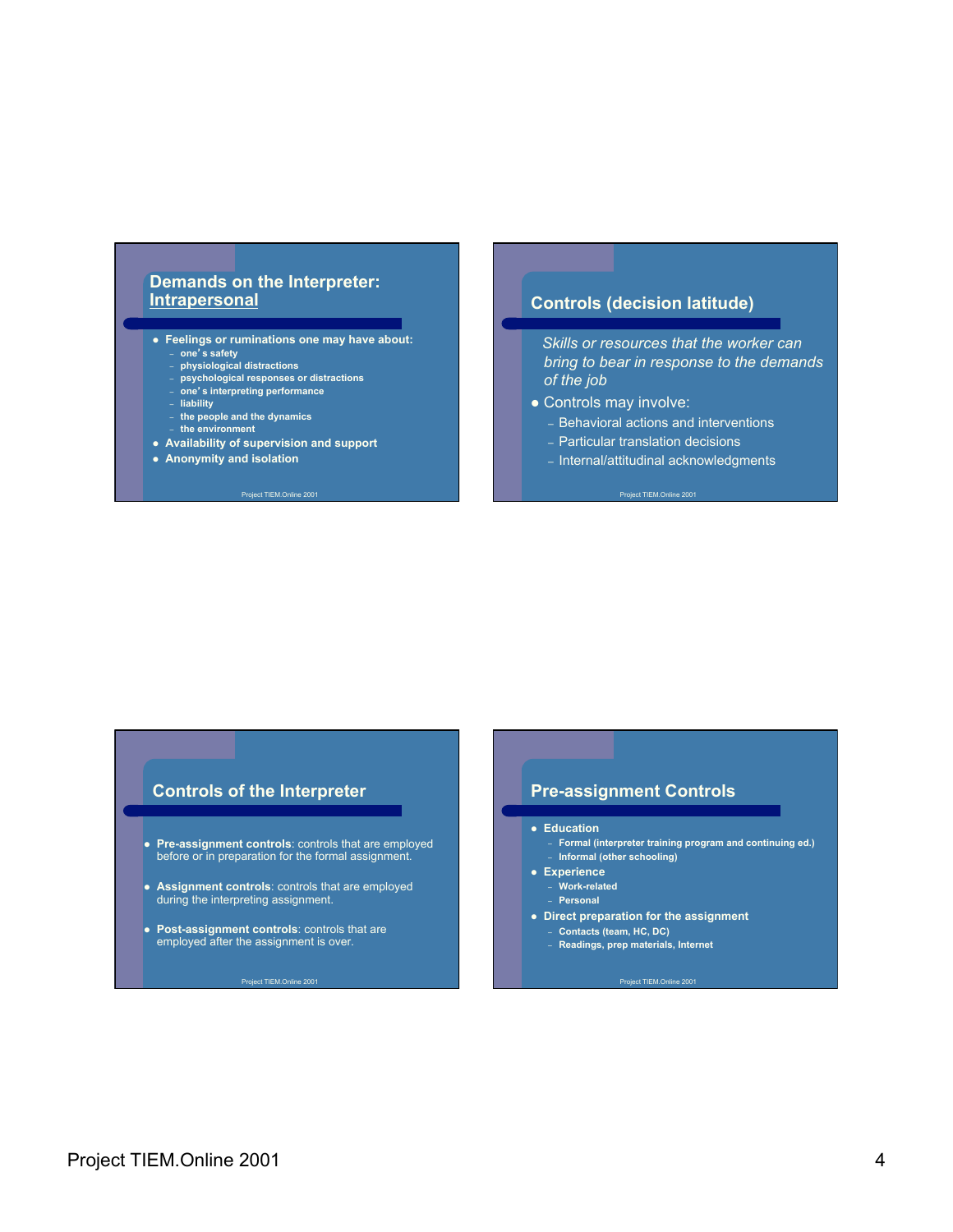## **Assignment Controls**

- Acknowledgments
- $\bullet$  Self-talk
- $\bullet$  Direct interventions
- Adjusted translations
- Prior relationships
- RID Code of Ethics

Protect TIEM.Online

 $\bullet$  Role metaphors

# **Post-assignment Controls**

#### **• Supervision**

- **Formal (with supervisor)**
- **Informal (with colleagues)**
- **•** Debriefing/venting – **With support system**

#### **• Follow-up**

- **With people involved**
- **With further education**
- **With referring party**
- $\bullet$  Self-care

ect TIEM.On